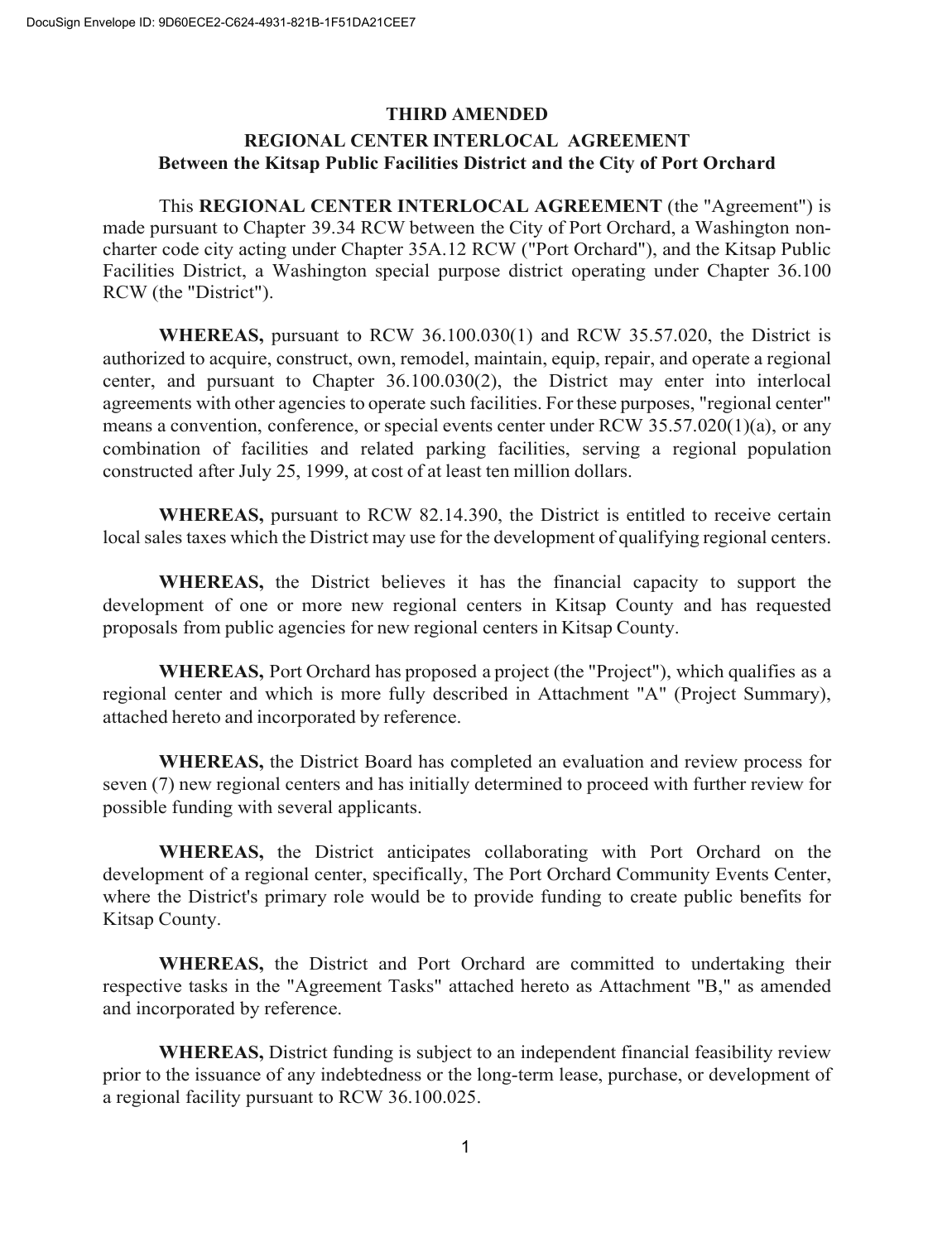WHEREAS, the City and the District previously amended the Agreement on July 27, 2020, First Amendment, and further amended the Agreement on or about 8/27/2021 and now agree to a further amendment ("Third Amendment") herein.

**NOW, THEREFORE,** in consideration of the mutual obligations andbenefits herein, the parties agree as follows:

1. **Purpose of Agreement.** The purpose and intent of this Agreement is for Port Orchard and the District to collaborate efficiently and effectively in order for the parties to determine the feasibility of the Project and, if feasible, construct the Project with funds from Port Orchard in part and from the District in part.

2. **Port Orchard Funding Request.** Port Orchard has requested and has been awarded by the District, funding in the amount of \$12,000,000.00 (Twelve Million Dollars) for the purposes more fully described in Attachment "A" and in accordance with the phasing in Attachment "B," as amended

3. **Port Orchard Obligations.** Port Orchard shall undertake the "Agreement Tasks", as set forth in Attachment "B", except for those assigned to the District in the attachment or this Agreement. In addition, Port Orchard shall undertake the following:

3.1 Contract Administration. Port Orchard shall be responsible for all aspects of the contract administration for the Agreement Tasks, which shall include, but not be limited to, advertising, bidding, awarding, and monitoring the contract(s), as generally required by any applicable RCW. However, all invoiced or out-of-pocket expenses related to the project, except staff salary, benefits, and overhead costs, are eligible for reimbursement. This includes but is not limited to advertising, permitting, connection fees, testing, sub-consulting, and construction.

3.2 Reporting. Port Orchard shall regularly (not less than quarterly) meet with the District to evaluate the progress of its Agreement Tasks. The meetings can be held remotely as needed, consistent with applicable Open Public Meetings Act (OPMA) requirements.

3.3 Timing of Agreement Tasks. The anticipated timing of the Agreement Tasks is set forth in Attachment "B," as amended.

3.4 Recognition. Port Orchard shall publicly recognize the District's contribution to the Project in a manner to be agreed upon. The District may require some identification of the Project as "Regional Center" or "Special Event Center."

4. **The District's Obligations.** The District shall undertake the tasks set forth in Attachment "B" and shall undertake the following tasks:

4.1 Contract Administration. The District shall be responsible for all aspects on contract administration for the Market Analysis (Task 6), Financial Viability, and Risk Assessment tasks described in Attachment "B", including advertising, bidding, awarding, and monitoring.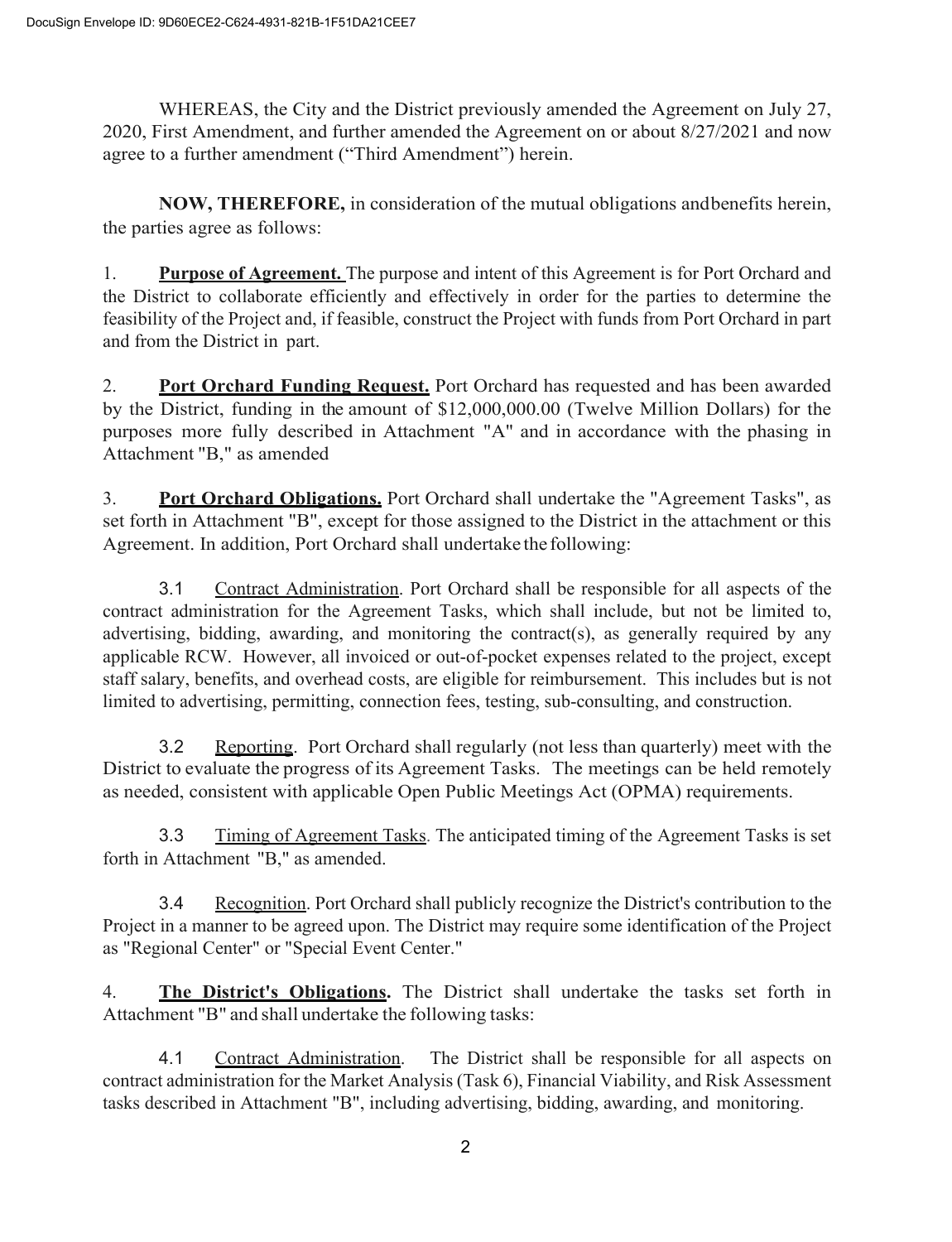4.2. Funding. The District shall fund the tasks set forth in Attachment "B" in an amount not to exceed \$12,000,000.00 (Twelve Million Dollars). The dollar amounts for each task listed in Attachment "B" are estimates for each project phase but may be shifted as needed, provided that funds allocated to Task 7 may not be used prior to proceeding with Task 7. In the event the funding remains from Tasks 1-6, these funds may be spent on subsequent Tasks. In the event the City proposes to shift or reallocate funds to different Tasks, it shall first provide written notice to the KPFD, who shall have a right of approval, not to be unreasonably withheld.

## **5. Process for Payment.**

5.1 Accounting and Reporting. Port Orchard intends to utilize its existing accounts and fund structure to manage this project. However, Port Orchard will demonstrate the capability to separately account and report all activity, funds, and expenses related to this project. All funds related to this grant will be tracked under a separate project or account number and separately reported to the PFD.

5.2 Advance Deposits. The District agrees to provide an initial payment of \$200,000 ("Initial Payment") to Port Orchard for cash flow purposes to allow Port Orchard to begin the project and process invoices that are consistent with the approved contract and subtasks in a timely manner. Port Orchard will follow the identified procedures, for seeking reimbursements for expenses in this Agreement thereafter.

5.3 Use of Funds. The funds from the District shall solely be used for the payment of invoices for the Agreement Tasks and no other purposes. Port Orchard may not reimburse itself for salary, benefits, and overhead but all other out-of-pocket expenses related to the project are eligible for reimbursement.

5.4 Release of Funds. Port Orchard shall only release funds for the Agreement Tasks upon receipt of invoices for work performed, which work complies with the terms and conditions of the contracts for the Agreement Tasks or as specified in Task 3 of attachment B, as amended. Further, Port Orchard shall notify the District of any proposed payment for review and consent, not to be unreasonably withheld or delayed.

5.5 Increase in Consultant Contract Amounts. Port Orchard will promptly inform the District if any of the consultants/service providers inform Port Orchard that the consultant/service provider is proposing an increase in a contract sum. The District shall promptly, in its sole discretion, determine if the District's contribution to the contract sum should beincreased.

5.6 Refund of District Funds. Port Orchard shall not be required to reimburse the District for the funds transmitted to Port Orchard that are either: (i) paid to a consultant/service provider; or (ii) committed to be paid to a consultant/service provider pursuant to a valid contract between Port Orchard and that consultant/service provider. Otherwise, unused funds shall be reimbursed to the District.

5.7 Port Orchard Matching Contributions. All accounting of staff time, Port Orchard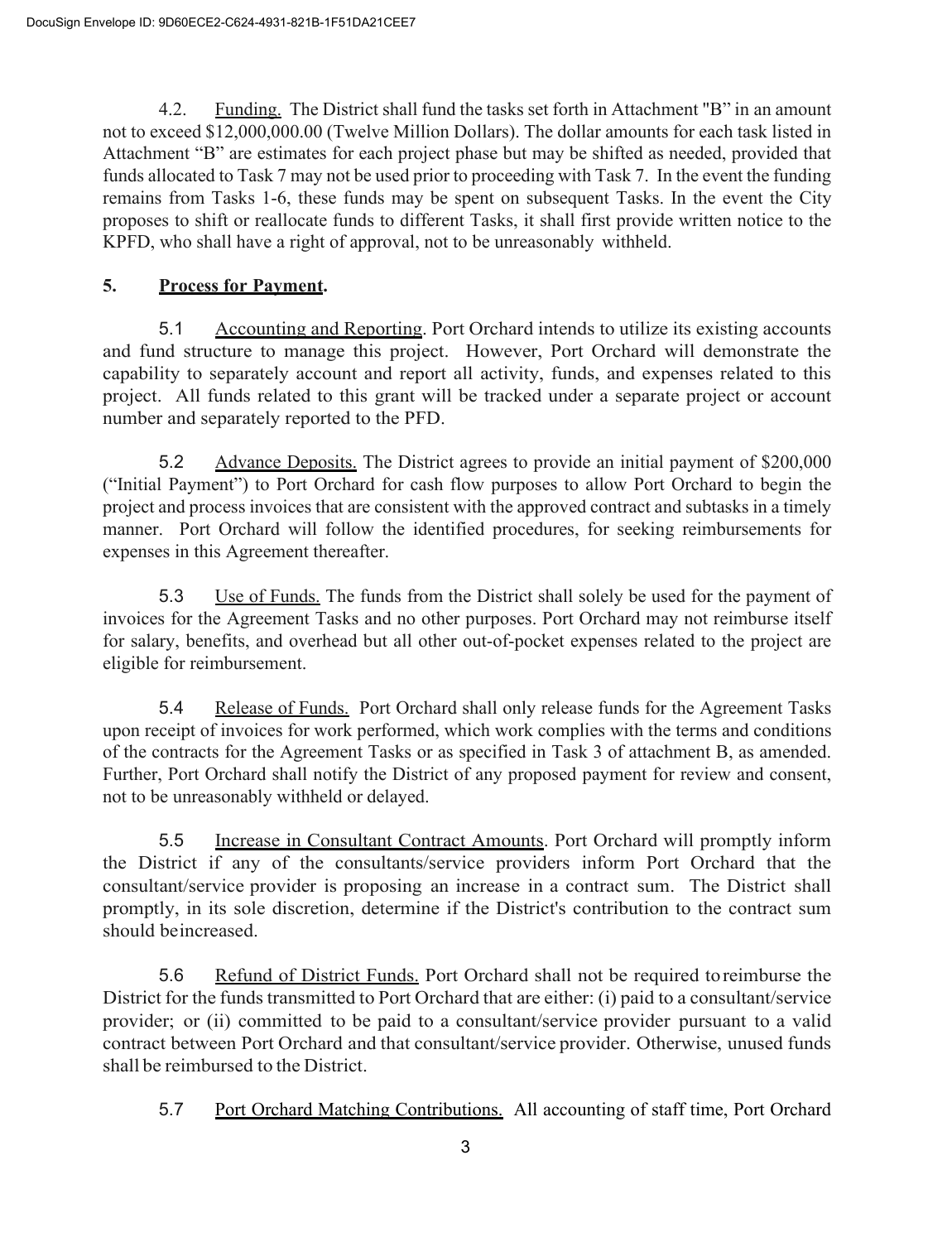expenses including consultant fees, and Port Orchard contributions directly related to the project will be considered as part of the matching element of this project for District funding.

5.8 Final Accounting. Within sixty (60) days of the completion of the Assignment Tasks, Port Orchard shall provide a final written accounting of the District funds.

6. **Feasibility Assessment, Performance Requirements, Conditions/ Contingencies/Checkpoints.** The District and Port Orchard are committed to funding the Project as set forth in this Agreement, subject to the following conditions:

6.1 Mutual Determination of Feasibility. See Attachment "B", Task 1.

6.2 Independent Feasibility Review - Department of Commerce. Irrespective of the parties' determination of feasibility as set forth above in Subsection 6.1, the District's funding commitment is subject to the statutory independent feasibility review of RCW 36.100.025. While the parties may cooperate to coordinate the reviews contemplated by subsections 6.1 and 6.2, those reviews may be conducted at different times as necessary.

6.3 Availability of Funds. This Agreement is contingent upon funding from the District. In the event that the District's expected funding payable to Port Orchard hereunder is withdrawn, reduced, limited, or not otherwise available after the effective date of this Agreement, this Agreement may be terminated by either party.

6.4 Port Orchard's Performance of its Assigned Tasks. District funding is conditioned upon Port Orchard's timely completion (as measured by the deadlines set out in Attachment "B" as amended) of its Assigned Tasks including, but not limited to, necessary property acquisition, obtaining necessary permits, and obtaining necessary funding in addition to the funding from the District.

6.5 Adoption of Operational Standards. Once the parties have determined that the Project meets applicable feasibility reviews, and before funding is committed for construction, the parties shall adopt a supplemental Interlocal Agreement addressing construction review and operational standards, replacement/reserve funding standards, reporting obligations, and any special standards applicable only to the Project, consistent with similar Interlocal Agreements with other regional center partners.

6.6 Process for Termination. In the event any of the required conditions are not satisfied, the Agreement may be terminated, by either party delivering thirty (30) days' written notice to the other. The termination notice shall specify the date on which the Agreement shall terminate.

7. **Notice and Project Coordinators.** The following individuals are the Project Coordinators and official contacts for Port Orchard and the District. Any notice, request, approval, direction, invoice, statement, or other communication which may, or is required to be given under this Agreement, shall be in writing and shall be deemed to have been given if hand-delivered, sent by a nationally recognized overnight delivery service, or if deposited in the U.S. mail and sent by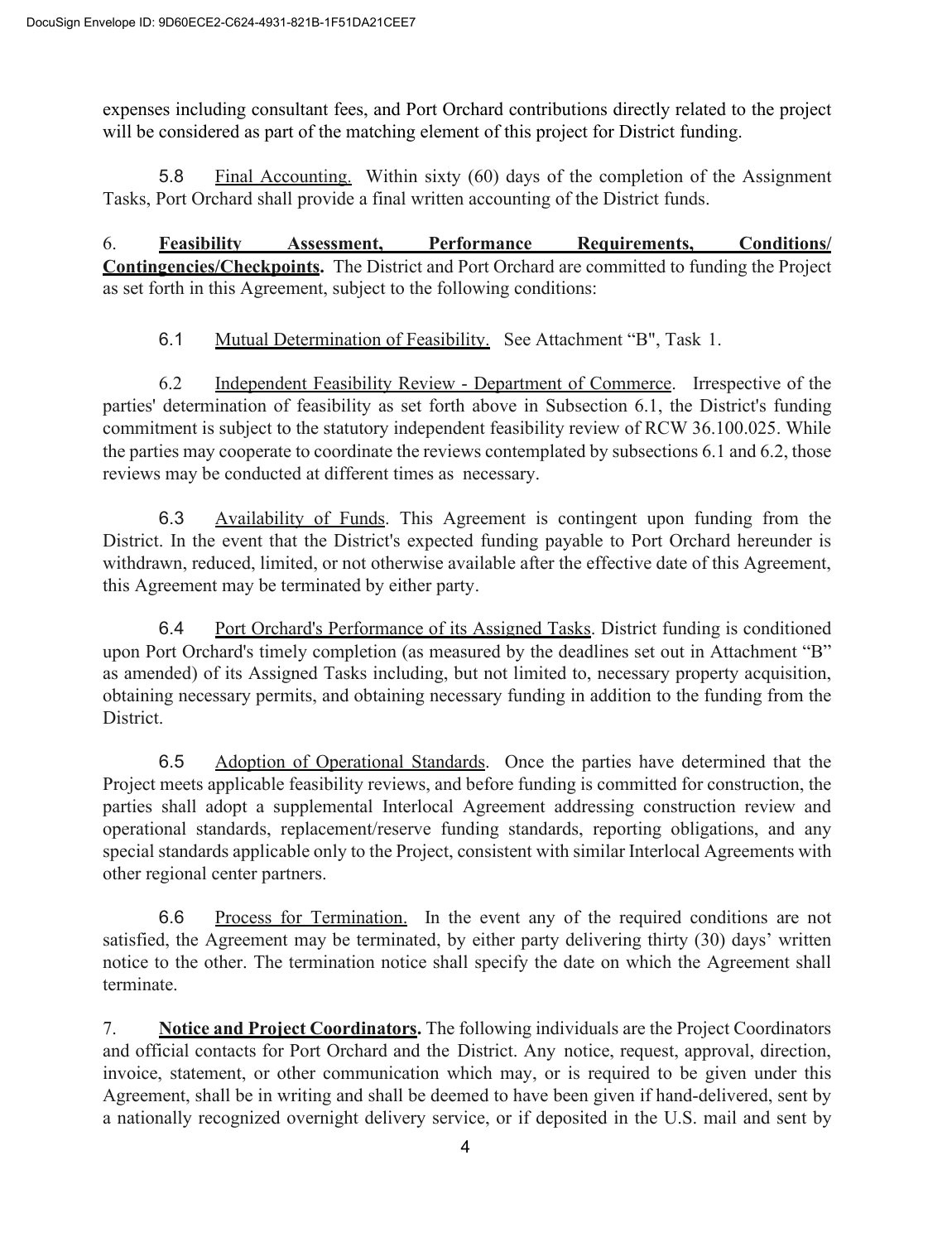certified mail, return receipt requested, postage prepaid to the Project Coordinators:

| For Port Orchard: | Robert Putaansuu, Mayor<br>City of Port Orchard<br>216 Prospect Street<br>Port Orchard, WA 98366<br>Phone: 360-876-4407<br>Email: rputaansuu $@$ cityofportorchard.us                                     |
|-------------------|-----------------------------------------------------------------------------------------------------------------------------------------------------------------------------------------------------------|
| For the District: | Russ Shiplet<br><b>Executive Director</b><br>Kitsap Public Facilities District<br>9230 Bay Shore Drive NW, Suite 101<br>Silverdale, WA 98383<br>Phone: 360-698 1885<br>Email: execdirector@kitsap-pfd.org |

All notices shall be deemed complete upon actual receipt or refusal to accept delivery.

8. **Non-Assignability.** Neither party may assign any interest in this Agreement and shall not transfer any interest in this Agreement without the prior written consent of the other party.

9. **Independent Governments** - **No Liability.** Each party is and shall remain an independent government. This Agreement does not create a partnership or other similar arrangement. The parties shall not be liable for the acts or omissions of the other party or their respective public officials, employees, or agents.

10. **Term of Agreement.** Except as otherwise stated herein, the term of this Agreement shall commence upon execution by both of the parties and shall continue until the earlier of when all Tasks have been executed or December 31, 2025. This Agreement may be reasonably extended by the parties as may be necessary to complete the Assignment Tasks, asthe parties otherwise agree.

11. **Amendment.** No modification or amendment of this Agreement may be made except by a written document signed by both parties.

12. **Counterparts and Electronic Transmission.** This Agreement may be signed in counterparts. Electronic transmission of any signed original document and retransmission of any signed electronic transmission shall be the same as delivery of an original document.

13. **Governing Law.** This Agreement, and the right of the parties hereto, shall be governed by and construed in accordance with the laws of the State of Washington, and the parties agree that in any such action, jurisdiction and venue shall lie exclusively in Kitsap County, Washington.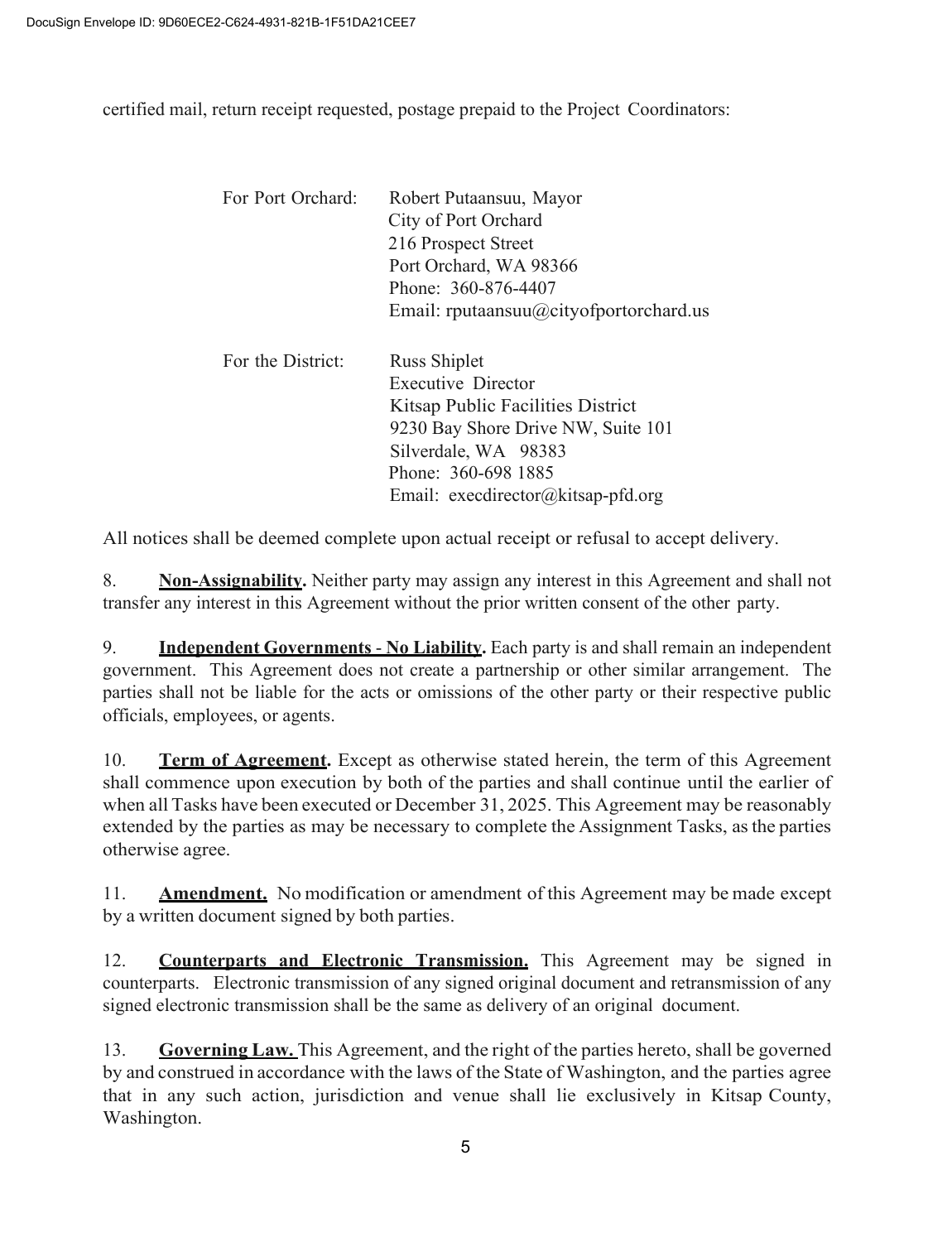14. **No Third-Party Beneficiaries.** There are no third-party beneficiaries to this Agreement.

15. **Interpretation.** Each party participated in this Agreement and has had this Agreement reviewed by legal counsel. Therefore, any language herein shall not be construed against either party on the basis of which party drafted the particular language.

16. **True and Full Value.** Port Orchard and the District have each independently determined to itself that: (i) it has the authority to enter into this Agreement; and (ii) the promises and covenants received from the other party represent "true and full value" received by it pursuant to RCW 43.09.210.

17. **Survivability.** All obligations contained herein shall survive termination until fully performed.

18. **Entire Agreement.** This Agreement, including all predicate paragraphs and exhibits that are incorporated into this Agreement, contains all the understandings between the parties. Each party represents that no promises, representations, or commitments have been made by the other as a basis for this Agreement, which has not been reduced to writing herein. No oral promises or representations shall be binding upon any party whether made in the past or to be made in the future unless such promises or representations are reduced to writing in the form of a written modification ofthis Agreement executed by both parties.

**INWITNESS WHEREOF,** Port Orchard and the District have executed this Agreement as of the date last written below.

# **CITY OF PORT ORCHARD**

DocuSianed by:  $\overline{C}$ 

By: Robert Putaansuu Its: Mayor Date: May 11, 2022



**KITSAP PUBLIC FACILITIES DISTRICT**

*\_\_Daron Jagodzinske\_\_\_\_\_\_\_\_*

By: Daron Jagodzinske Its: Chair Date: <u>April 28</u>, 2022

ATTEST:

*\_Patrick Hatchel\_\_\_\_\_\_\_\_\_\_\_*

By: Patrick Hatchel

APPROVED AS TO FORM:

*\_Brian Lawler*\_\_\_\_\_\_\_\_\_\_\_\_\_\_\_\_\_\_\_\_

Brian E. Lawler, District Legal Counsel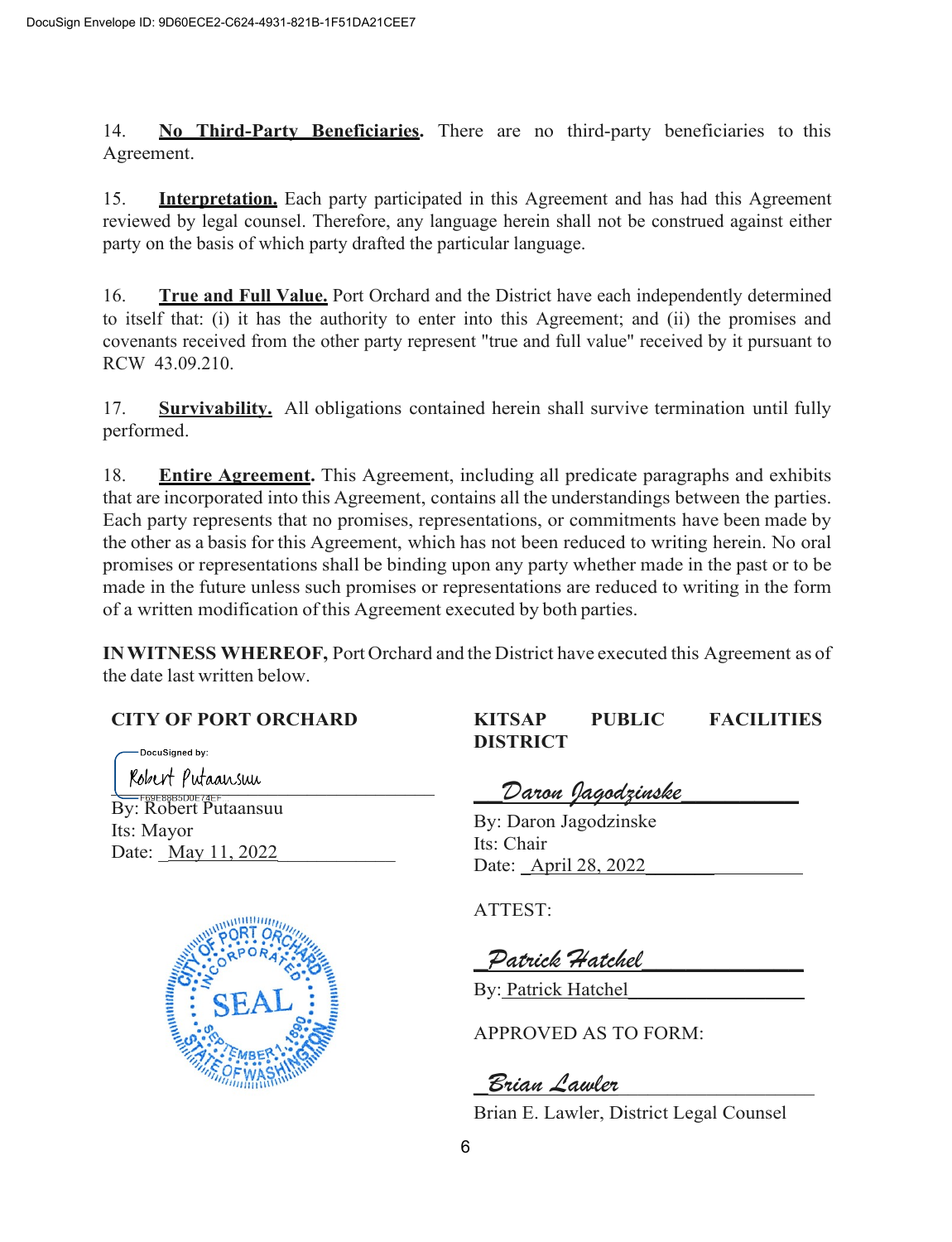#### **ATTACHMENT "A"**

#### PROJECT SUMMARY/DESCRIPTION

The City of Port Orchard proposes to construct an approximately 24,000 square foot Port Orchard Community Events Center POCEC) building including adjacent site improvements. The POCEC will provide a central gathering place and multi-purpose facility in downtown Port Orchard that will support a multitude of functions for local and regional use. The facility will house our Regional Library branch and support large events such as galas, community festivals, conferences, concerts, service group meetings and more. The project will also support the redevelopment of the shoreline area with pedestrian and water access. The facility will include a catering kitchen and other amenities to support events requiring food service. The project will serve as a centerpiece of a much larger redevelopment project that includes parking, office, commercial, retail, and residential development.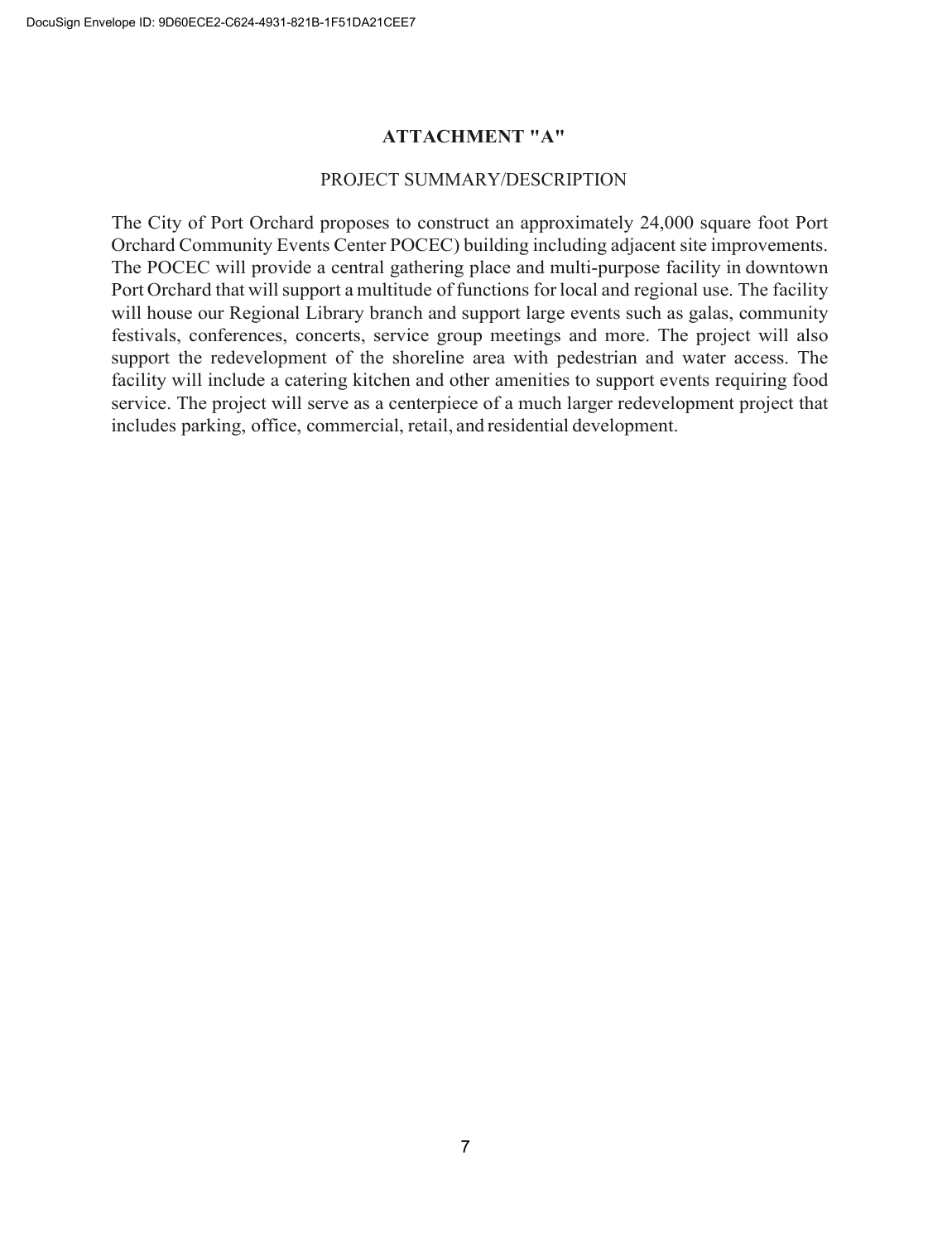# **ATTACHMENT "B"** AGREEMENT TASKS - COMMUNITY EVENT CENTER (CEC) CITY OF PORT ORCHARD-KITSAP PUBLIC FACILITIES DISTRICT (WITH ESTIMATED BUDGETS AND TIMING)

The following tasks shall be undertaken by, and will be the responsibility of, the City of Port Orchard, unless otherwise noted.

#### **Task 1. Consultant Selection and Contract. \$0 (8 months (from December 2019))**

Task 1.1. City's Consultant Selection - RCW 39.80 Architectural and Engineering Services - Request for Qualifications.

Deliverable 1.1. Professional services contract. The consultant selection will be made for all project phases. The contract will be phased as each subsequent scope of work is developed based on the results of previous tasks. The contract(s) will be approved in phases. The District reserves the right to review and approve the City's selection of consultants, such approval not to be unreasonably withheld.

#### **Task 2. Project Management, Planning, Outreach, Design, and Cost Estimates. \$400,000 (16 Months)**

Task 2.1. Prepare draft management plan. Deliverable 2.1. Draft Management Plan.

Task 2.2. Draft Goals and Objectives.

Deliverable 2.2. Establish written project goals and objectives for the SKCEC including user identification.

Task 2.3. Initiate public outreach, prepare draft concept plan, and draft space programming. Deliverable 2.3. Draft Concept Plan and Space Programming Report.

Task 2.4. Space Programing and Needs Assessment. Deliverable 2.4. Preliminary Space Programming and Needs Report.

Task 2.5. Analyze sites and select preferred location.

Deliverable 2.5. Evaluate 3 sites for SKCEC construction consideration and prepare design schemes for each site. Prepare report with alternatives for City Council decision on site selection.

Task 2.6. Prepare Market Analysis, Financial Viability, and Risk Assessment for preferred site.

Deliverable 2.6. Feasibility Report.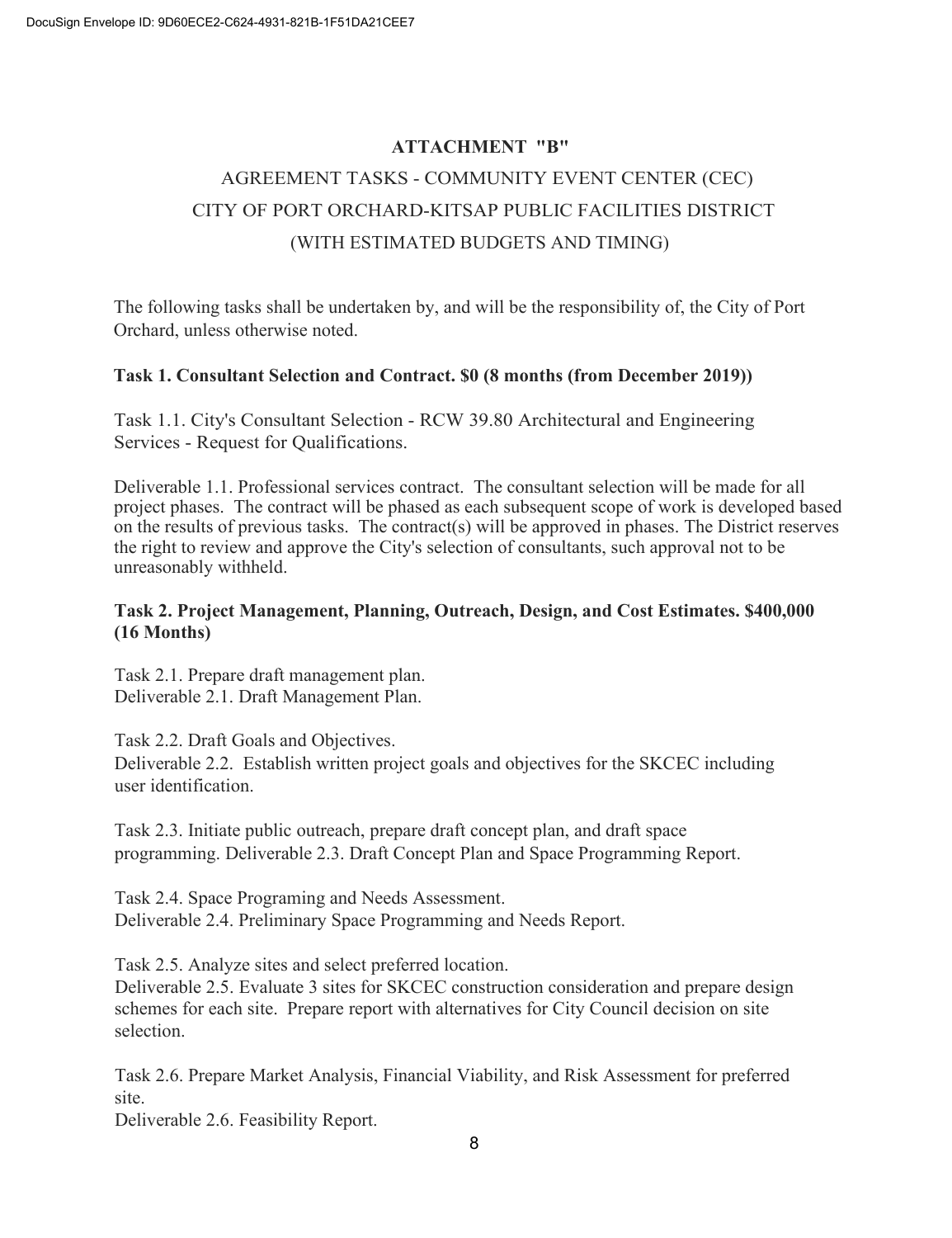Task 2.7. Perform additional public outreach for the preferred alternative. Deliverable 2.7. Summary of public input.

Task 2.8. Finalize Space Programming and Needs Assessment. Deliverable 2.8. Provide preliminary SKCEC monetary operational feasibility report and final space programming report.

Task 2.9. Preferred Alternative Site Analysis.

Deliverable 2.9. Prepare a technical report(s) to inform architectural and site design. This may include (depending on site selection) a geotechnical report, phase 2 environmental assessment, biological evaluation, topographic survey, archeological and cultural resources report, and shorelines mitigation and engineering report.

Task 2.10. Property Ownership/Master Plan.

Deliverable 2.10. Provide information to City consultant concerning the downtown master plan. Assist the City to determine SKCEC property and building ownership.

Task 2.11. Schematic Design.

Deliverable 2.11. Provide preliminary schematic design to 25%. Prepare project cost estimates and scope of work for subsequent task(s).

Task 2.12. City Council Action. City to review all deliverables and decide whether to accept an additional \$600,000 (estimated) for Task 4.

#### **Task 3. Property Acquisition. \$1,000,000**

Task 3.1. Acquire property from Kitsap Bank for the Project for \$2.5 M with funding of \$1.2 M from the Washington State Department of Commerce; \$1.0 M from the District; and \$300,000 from the City.

Deliverables for release of funding from District.

- Signed purchase and sale agreement with Kitsap Bank for a not to exceed the purchase price of \$2.5 M.
- Assignment of DNR lease from Kitsap Bank, including any assignment approval from DNR.
- Satisfaction of all conditions for \$1.2 M Department of Commerce Grant, as set forth on June 21, 2021. Email from Beth Robinson to Nick Bond, City of Port Orchard, a copy of which is attached hereto as Exhibit 1 to this Attachment B.
- Availability of at least \$300,000 in City funds.
- Establishment of closing escrow.
- NOTE: The District shall deposit funds into closing escrow with instructions that if for any reason, the purchase of the Kitsap Bank property does not close, the District funds are to be returned to the District.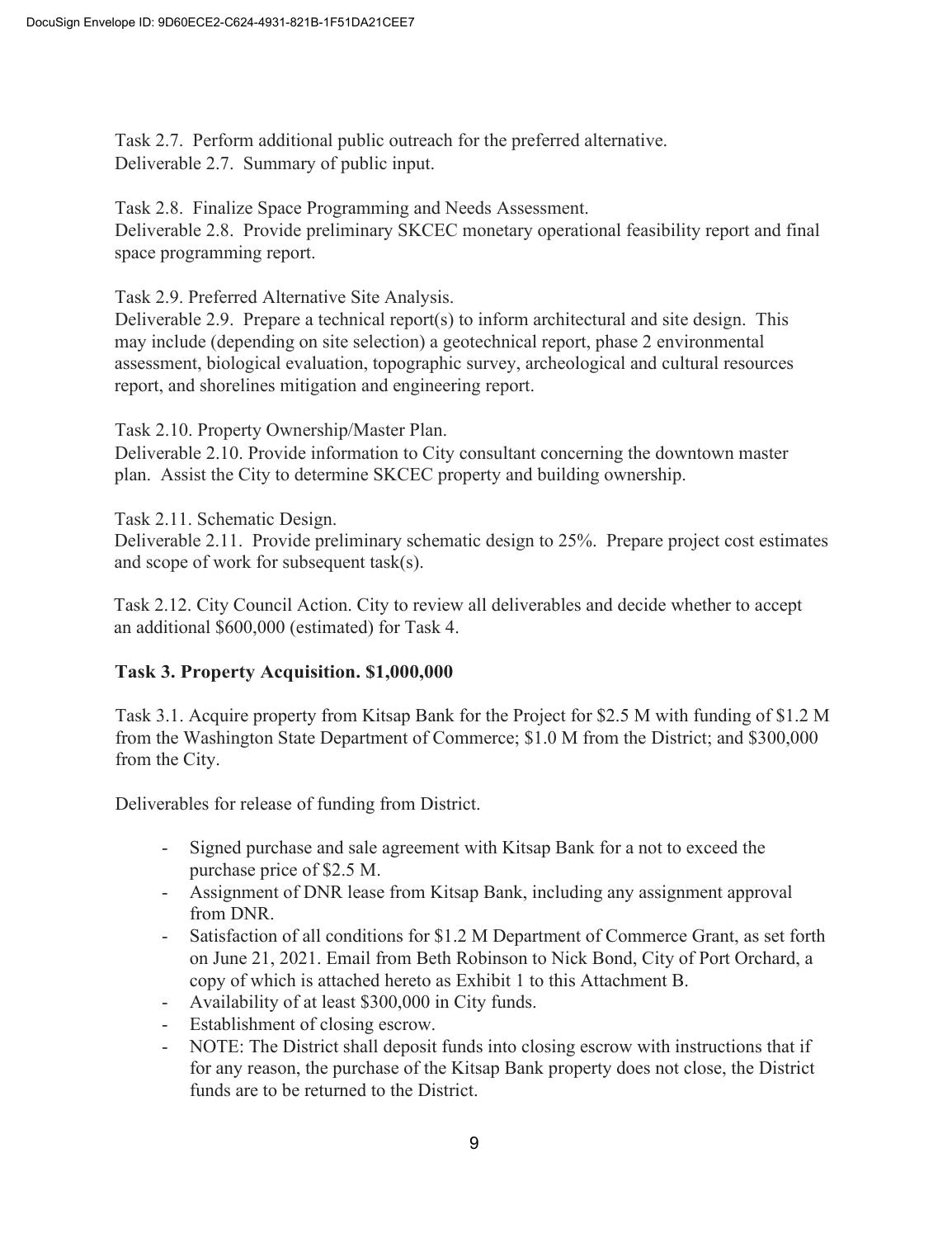## **Task 4. Prepare 60% Design Development, Cost Estimates, and Shoreline Permit Submittal. \$620,000 (estimated) (9-12 Months)**

Task 4.1. Prepare 60% Design Development (DD) plans and Shoreline Substantial Development Permit Application (SSDP).

Deliverable 4.1. 60% Design Development (DD) including:

- Design Development Documents
- **SEPA Checklist**
- Traffic Impact and Parking Analysis
- Applications for Shoreline Substantial Development Permit (SSDP)
- Assessment of seawall adjacent to the CEC Site.

Task 4.2. Cost Estimates.

Deliverable 3.2. Consultant to provide cost estimates for completion of plans, specifications, and bid documents for three phases of project and for construction of each phase of the project.

Task4.3. Operations and Maintenance Costs and Responsibilities. Deliverable 3.3. Determine estimated facility operating costs and tenant responsibilities. Work with partners to identify operational cost responsibilities.

Task 4.4 City Council Action: City to review plans and funding requirements with any project partners and decide whether to accept additional \$770,000 for Task 5.

#### **Task 5. Shoreline Permits, 100% Ad Ready Construction Documents (PS&E) and Complete Applications for Development. \$770,000. (estimated) (6-12 months)**

Task 5.1. Prepare Shoreline Substantial Development Permit (SSDP) application, submit, and provide support.

Deliverable 5.1. Attend meetings and provide support for (SSDP) application.

Task 5.2. Prepare 100% ad-ready construction documents (PS&E) for each phase of the approved shoreline phasing plan (CEC, overwater structures (such as a pier), Shoreline Restoration). Deliverable 5.2. 100% ad-ready construction documents (PS&E).

Task 5.3. Prepare complete applications for building permits, land-disturbing activity permits (LDAP), and stormwater drainage permits (SDP). Prepare and file JARPA application if required.

Deliverable 5.3. Complete application submittal packages.

Task 5.4. Prepare plans for any offsite Improvements (if required under SEPA, SSDP, or as conditions of other permit approvals).

Deliverable 5.4. Provide permit application submittal packets for offsite improvements.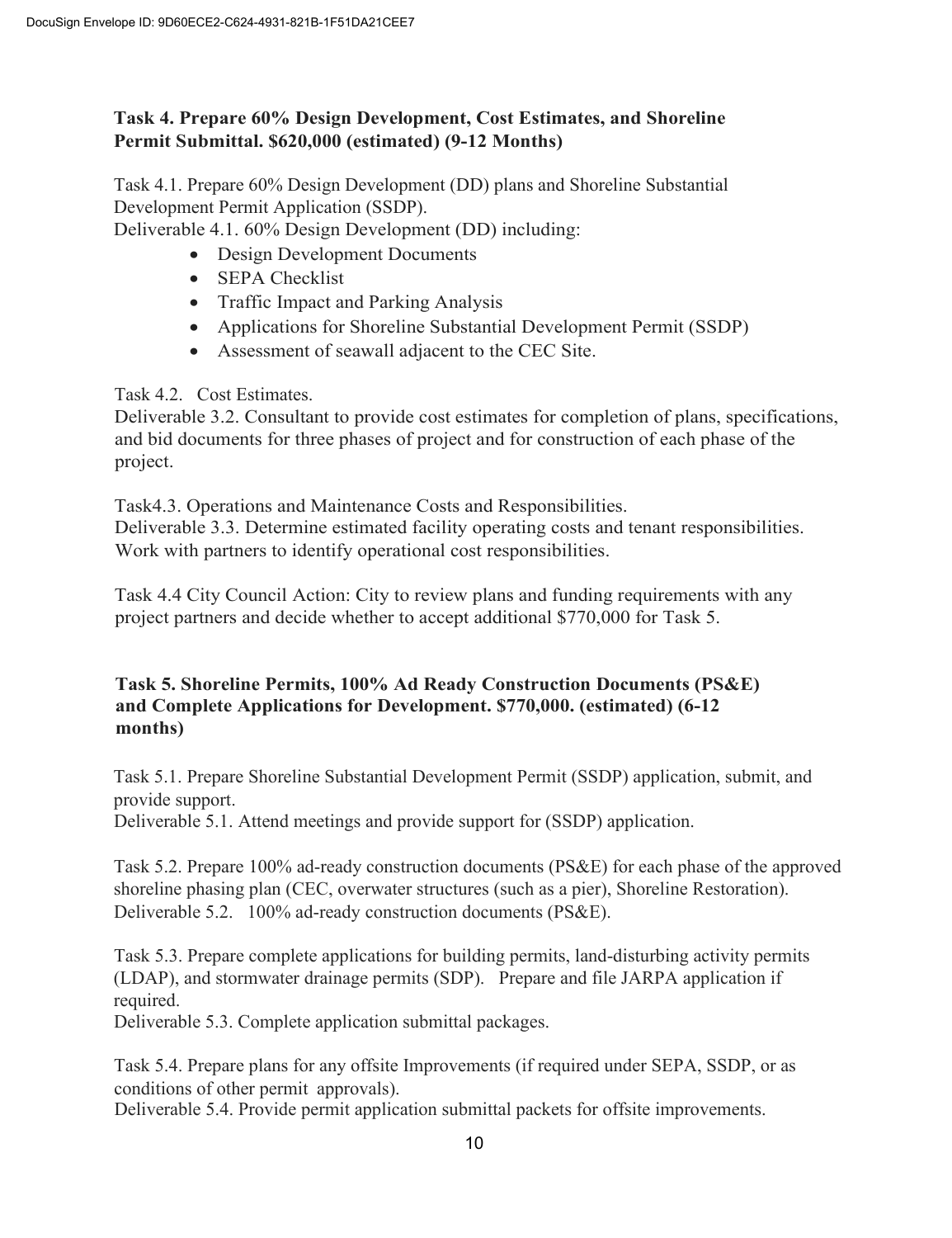Task 5 City Council Action: City to review plans and funding requirements with project partners and decide whether to accept additional funds for Task 7. The City and its partners shall raise the remaining funds or secure commitments for the full funding of Task 7 prior to accessing additional KPFD funds.

## **Task 6. Market Analysis, Financial Viability, and Risk Assessment in accordance with KPFD guidelines (KPFD to select).**

**Deliverable 6. KPFD's portion of the feasibility study report.**

#### **Task 7. Secure Funding for Construction and Term Financing** - **As an alternative to the KPFD issuing bonds to cover the remaining \$9.21M commitment.**

Task 7.1. KPFD commits percentage of sales tax rebate revenue sufficient to fund required debt service coverage based on issuer's credit rating. Deliverable 7.1. KPFD commitment of sales tax rebate revenue to satisfy bonding requirements.

Task 7.2. Identify debt issuing entity. Deliverable 7.2. City, County, or Port of Bremerton identified as debt issuer.

Task 7.3. Quantify debt service needs and costs based on borrowing entity and structure. Deliverable 7.3. Construction draw schedule, term debt service schedule, interest costs and other financing costs.

Task 7.4. Define borrowing structure.

Deliverable 7.4. Define timing and borrowing amounts needed to fund construction, needed amortization of term financing and any pledges to enhance credit of debt issuance to reduce interest costs.

*(Note: A binding commitment of sales tax rebate revenue will be necessary to quantify the amount of debt that can be issued. This amount should be set based on estimated required debt service coverage plus some allowance for changes in interest rates from current rates. Should the borrower require less than the committed amount, the commitment amount shall then be reduced to match the final required debt service coverage.)*

Task 7.5. Borrowing entity secures financing at lowest true interest cost (TIC) available in the market.

Deliverable 7.5. Borrowing entity issues debt or obtains binding commitment for debt placement. *Comment: Borrower should evaluate either public debt issuance or commitment from private purchaser.*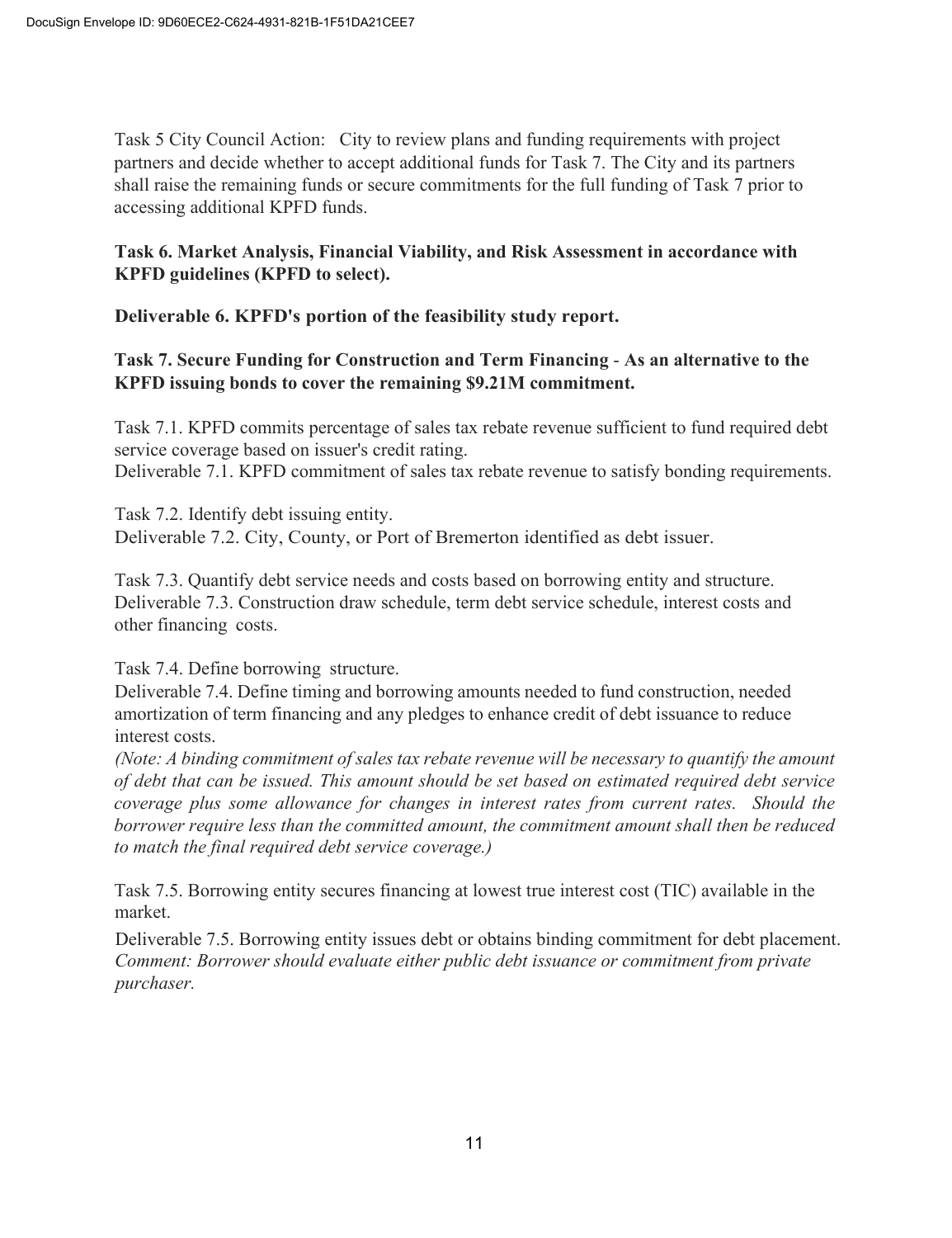## **Task 8**. **CEC (excludes shoreline restoration and overwater structures) Project Management, Bid Support/Bid Award, Construction Administration/Construction Management, A&E Support, Construction. \$16,000,000 to \$20,000,000 (\$ \$9,210,000 of Task 8 cost from KPFD)**

Task 8.1. Project management Deliverable 8.1. Overall project management and oversight.

Task 8.2. Bid support/Bid award Deliverable 8.2. A&E of record provides bid support (requests for information responses,

construction document amendments, bid tabulations, etc.)

Task 8.3. Construction administration/Construction management Deliverable 8.3. Daily inspection reports, documentation as required, scheduling, certified payrolls, progress billing approval, etc.)

Task 8.4. A&E support Deliverable 8.4. A&E of record to provide technical assistance and direction during construction.

Task 8.5. CEC construction phase. Deliverable 8.5. Construction contract.

Task 8.6. Miscellaneous. Deliverables 8.6. Required connection fees, impact fees and permit fees paid. Construction staking, surveying, materials testing, special inspections provided.

**Task 9. City to Complete Shoreline Restoration and Overwater Structures (No further KPFD involvement)**